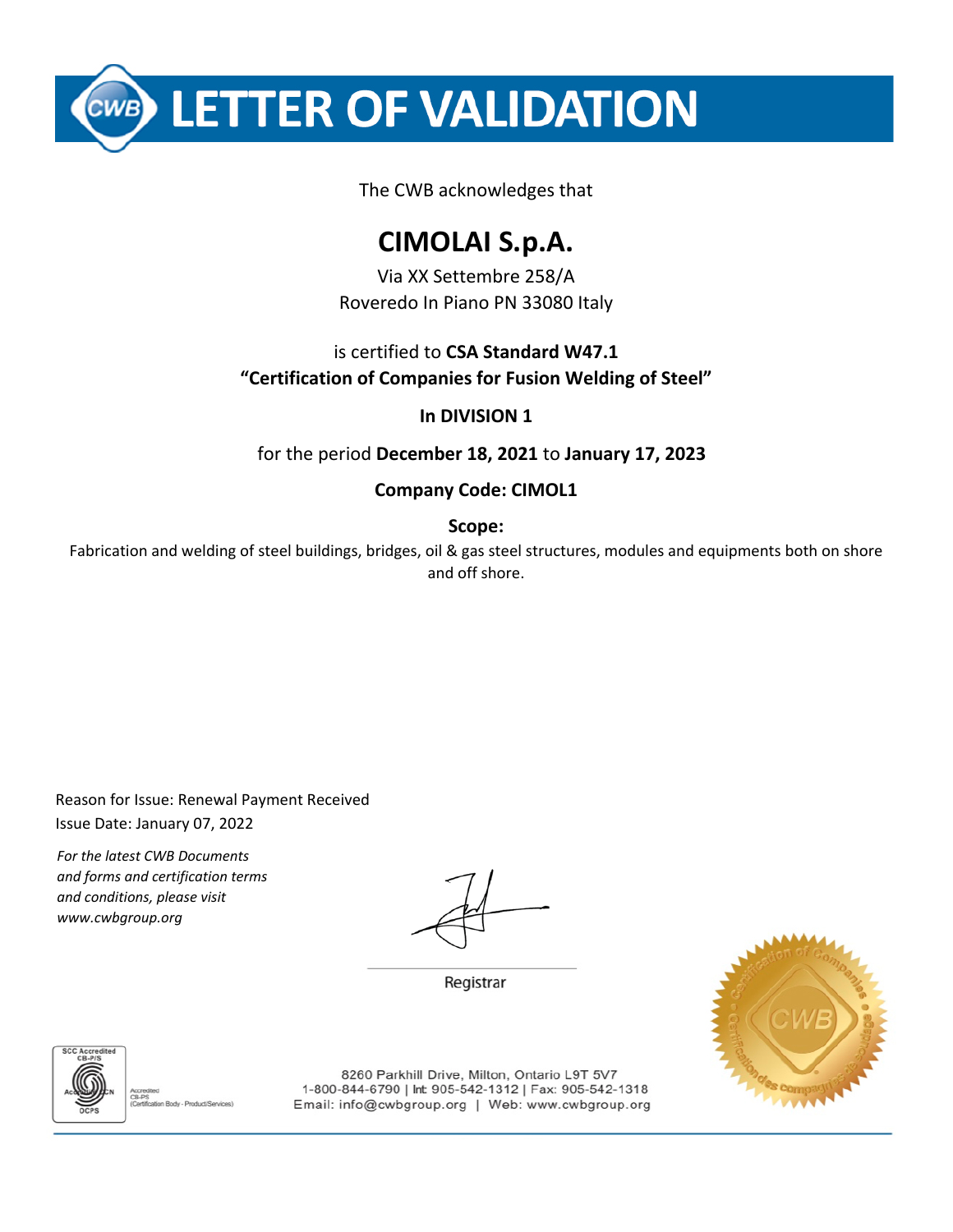**LETTER OF VALIDATION** 

#### The CWB acknowledges that

## **CIMOLAI S.p.A. - San Giorgio Di Nogaro**

Zona Industriale Aussa Corno - Via E. Majorana, 7 San Giorgio di Nogaro UD 33085 Italy

is certified to **CSA Standard W47.1 "Certification of Companies for Fusion Welding of Steel"**

#### **In DIVISION 1**

for the period **December 18, 2021** to **January 17, 2023**

#### **Company Code: CIMSG1**

**Scope:**

Fabrication and welding of steel buildings, bridges, oil & gas steel structures, modules and equipments both on shore and off shore, structural welded pipes.

Reason for Issue: Renewal Payment Received Issue Date: January 07, 2022

*For the latest CWB Documents and forms and certification terms and conditions, please visit www.cwbgroup.org*

Registrar





8260 Parkhill Drive, Milton, Ontario L9T 5V7 1-800-844-6790 | Int 905-542-1312 | Fax: 905-542-1318 Email: info@cwbgroup.org | Web: www.cwbgroup.org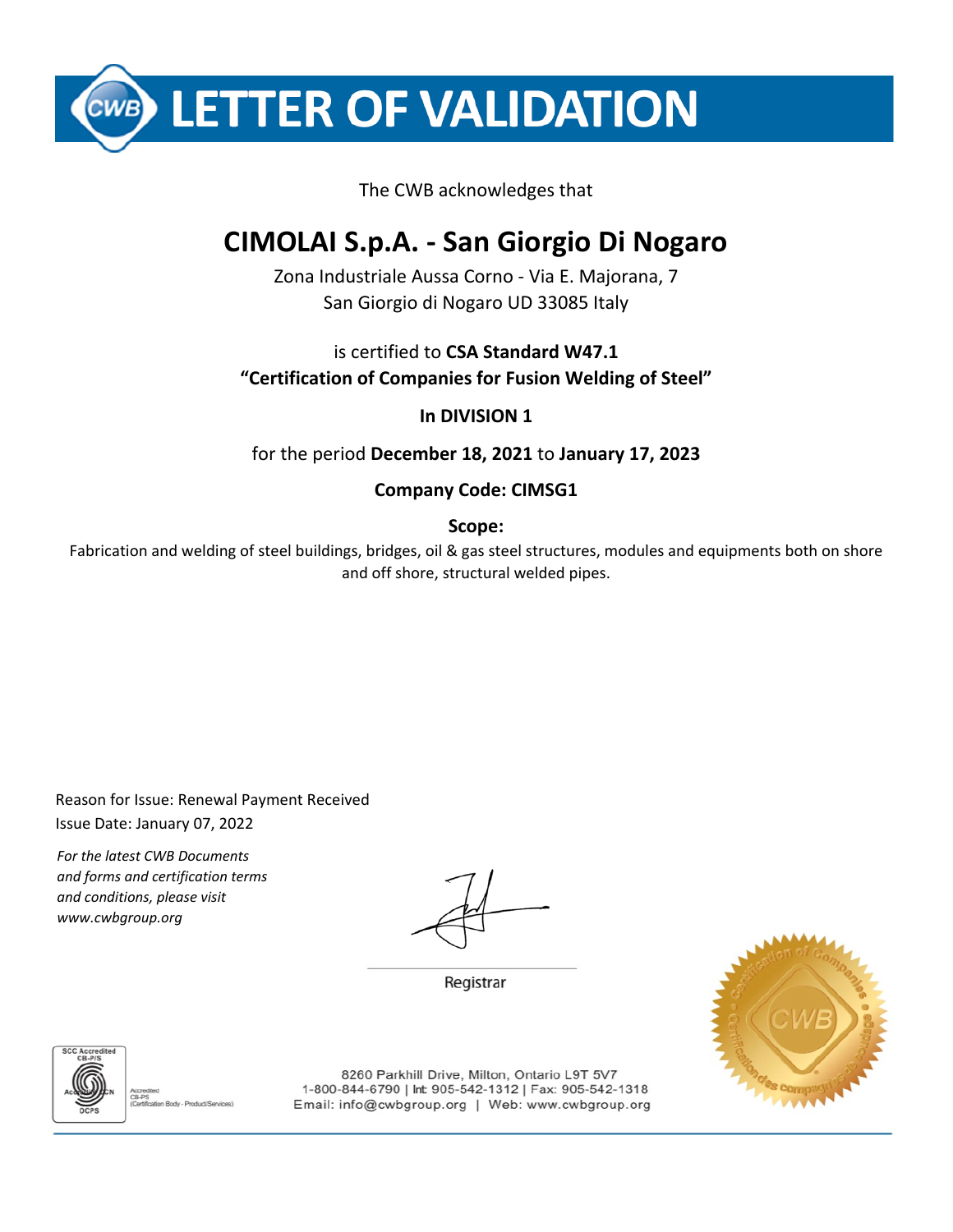

The CWB acknowledges that

## CIMOLAI S.p.A.

Via XX Settembre 258/A Roveredo In Piano, PN 33080 Italy

Certification of Companies for Fusion Welding of Steel

In the DIVISION 1

INITIAL CERTIFICATION DATE: April 08, 2019

Certification of Companies for Fusion Welding of Steel<br>
In the DIVISION 1<br>
INITIAL CERTIFICATION DATE: April 08, 2019<br>
Scope: Fabrication and welding of steel buildings,<br>
bridges, oil & gas steel structures, modules and<br>
e Scope: Fabrication and welding of steel buildings, bridges, oil & gas steel structures, modules and equipments both on shore and off shore.

Certification is validated yearly via a "Letter of Validation", a copy of which is available from the company



Accredited CB‐PS (Certification Body‐Product/Services)

The Canadian Welding Bureau is accredited by the Standards Council of Canada